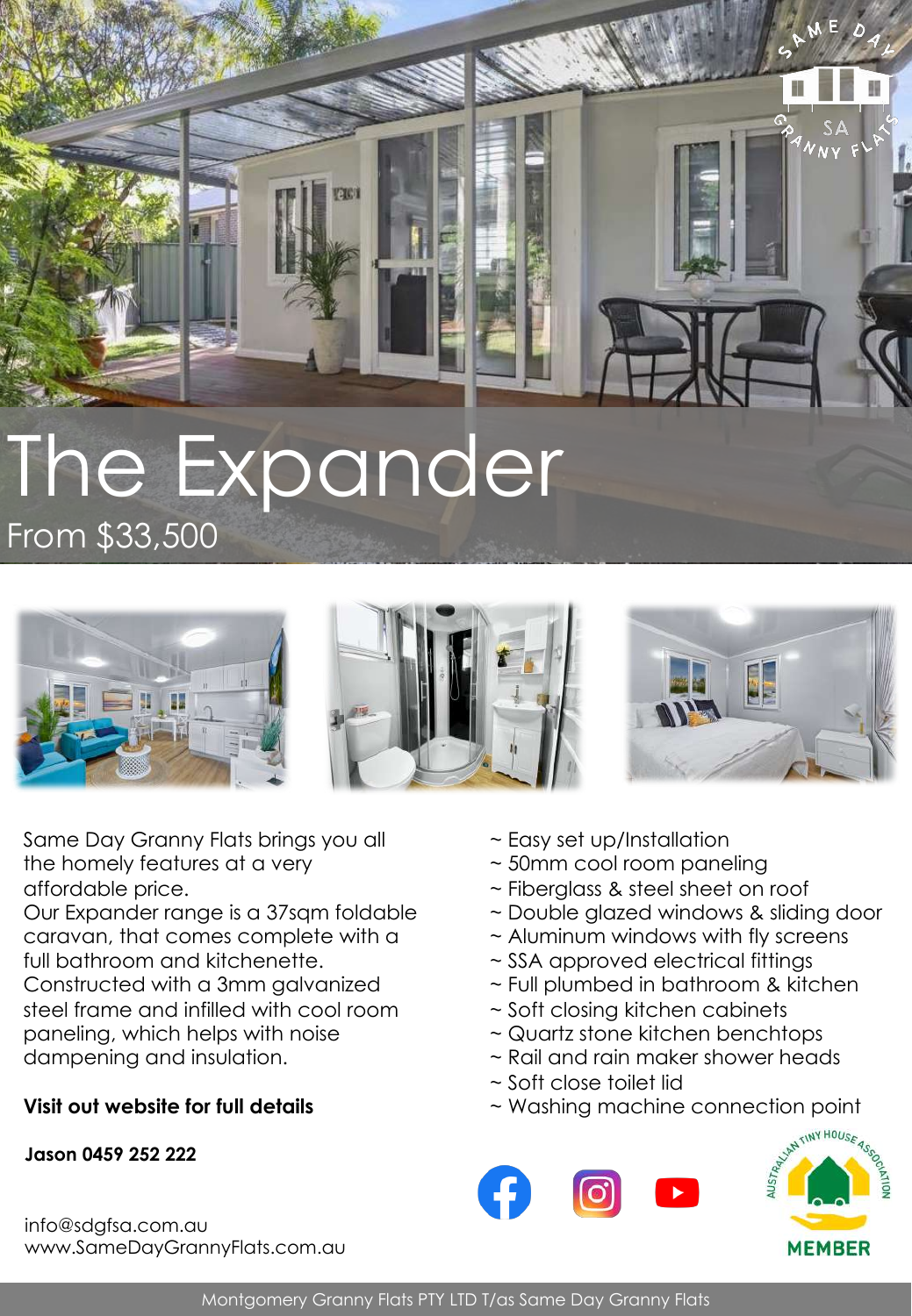

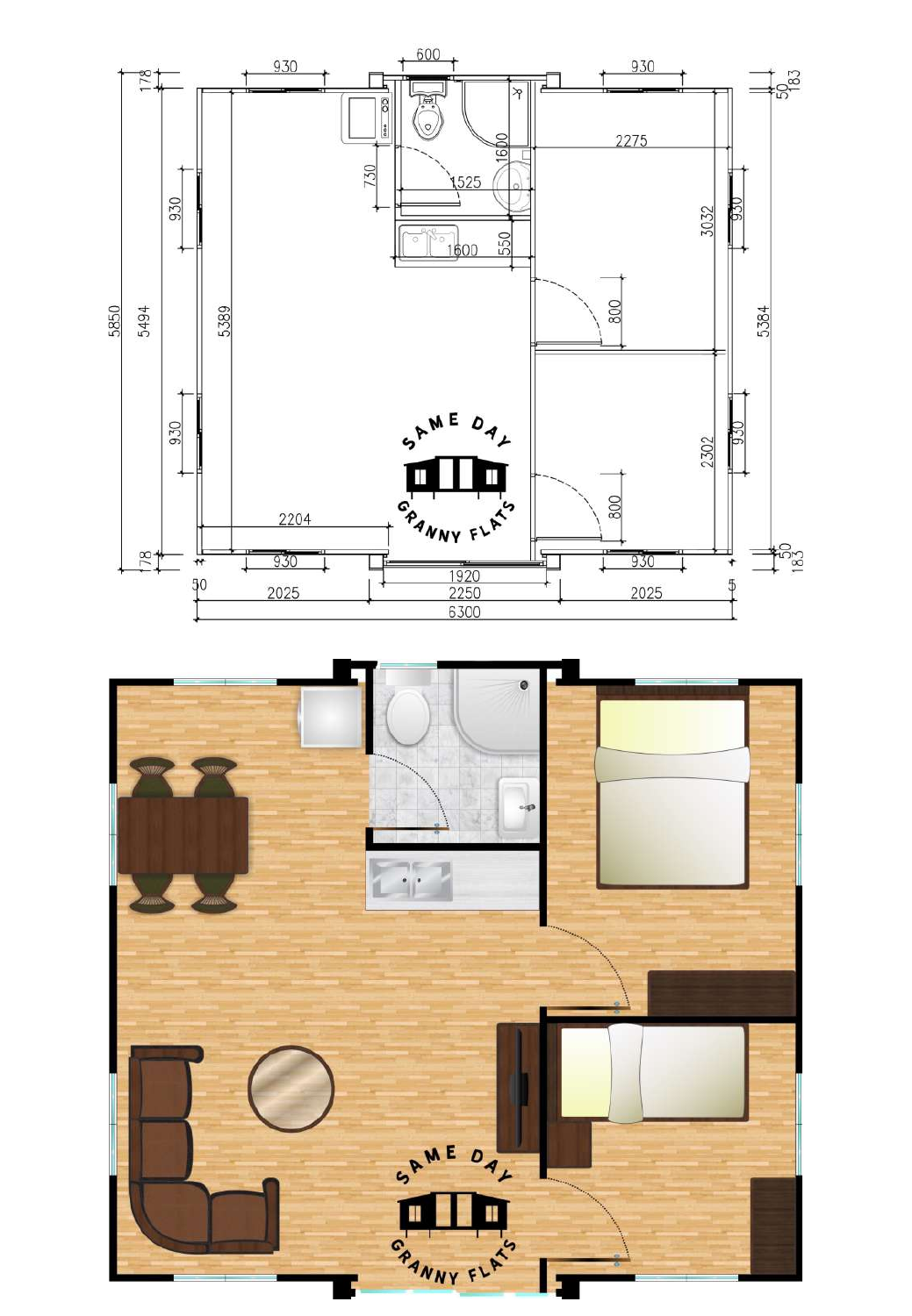









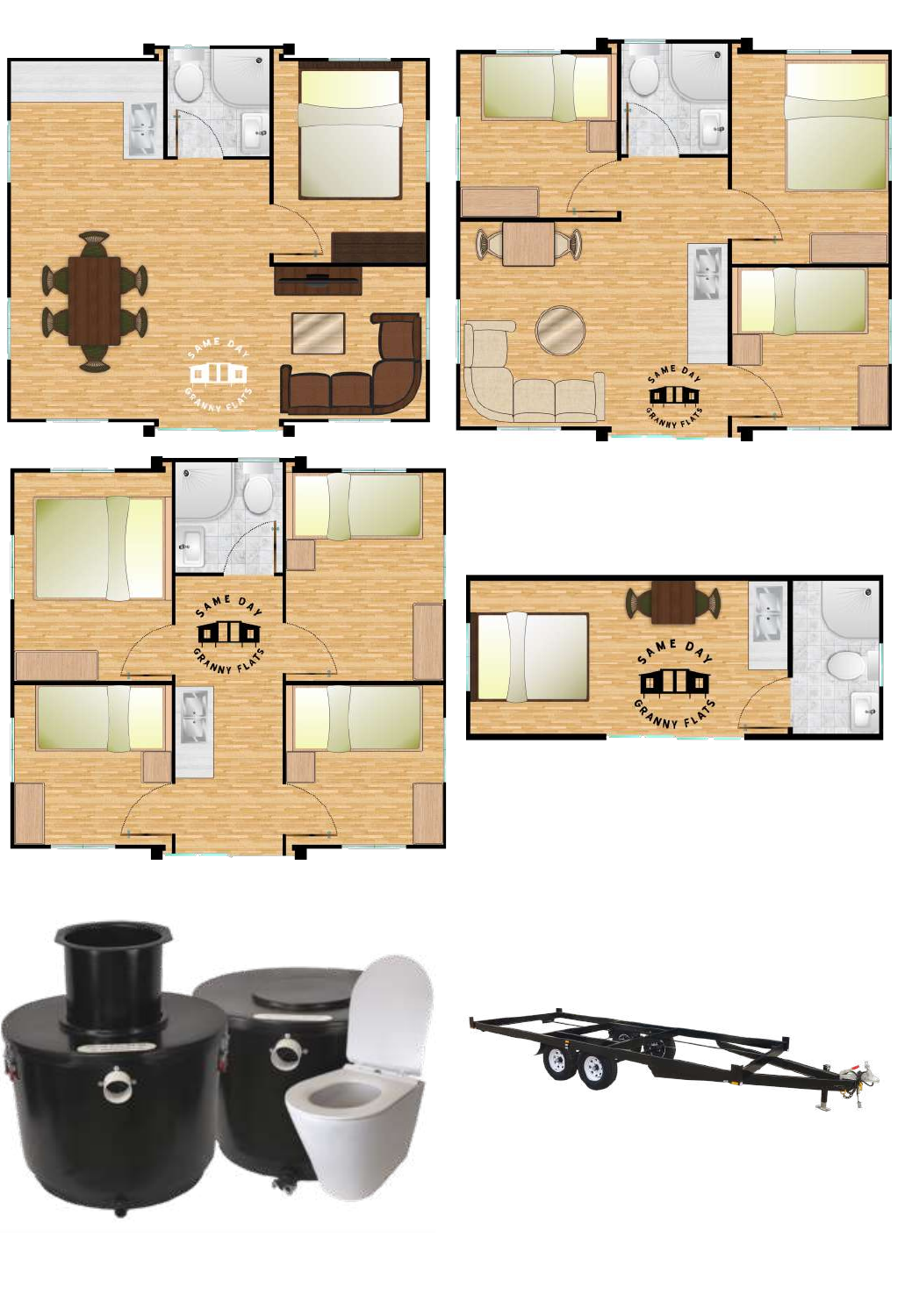

## The Expander Premium \$39,500



Same Day Granny Flats brings you all the homely features at a very affordable price. Our Premium Expander is a 37sqm foldable caravan.

Constructed with a 3mm galvanized steel frame and infilled with cool room paneling, which helps with noise dampening and insulation.

### **Visit out website for full details**

#### **Jason 0459 252 222**

info@sdgfsa.com.au www.SameDayGrannyFlats.com.au

- ~ Easy set up/Installation
- ~ 75mm cool room paneling
- ~ Fiberglass & steel sheet on roof
- ~ Double glazed windows & sliding door
- ~ Aluminum windows with fly screens
- ~ SSA approved electrical fittings
- ~ Full plumbed in bathroom
- ~ Large L shape kitchen, overhead cupboards & soft close doors
- ~ Quartz stone kitchen benchtops
- 
- ~ Rail and rain maker shower heads
- ~ Soft close toilet lid